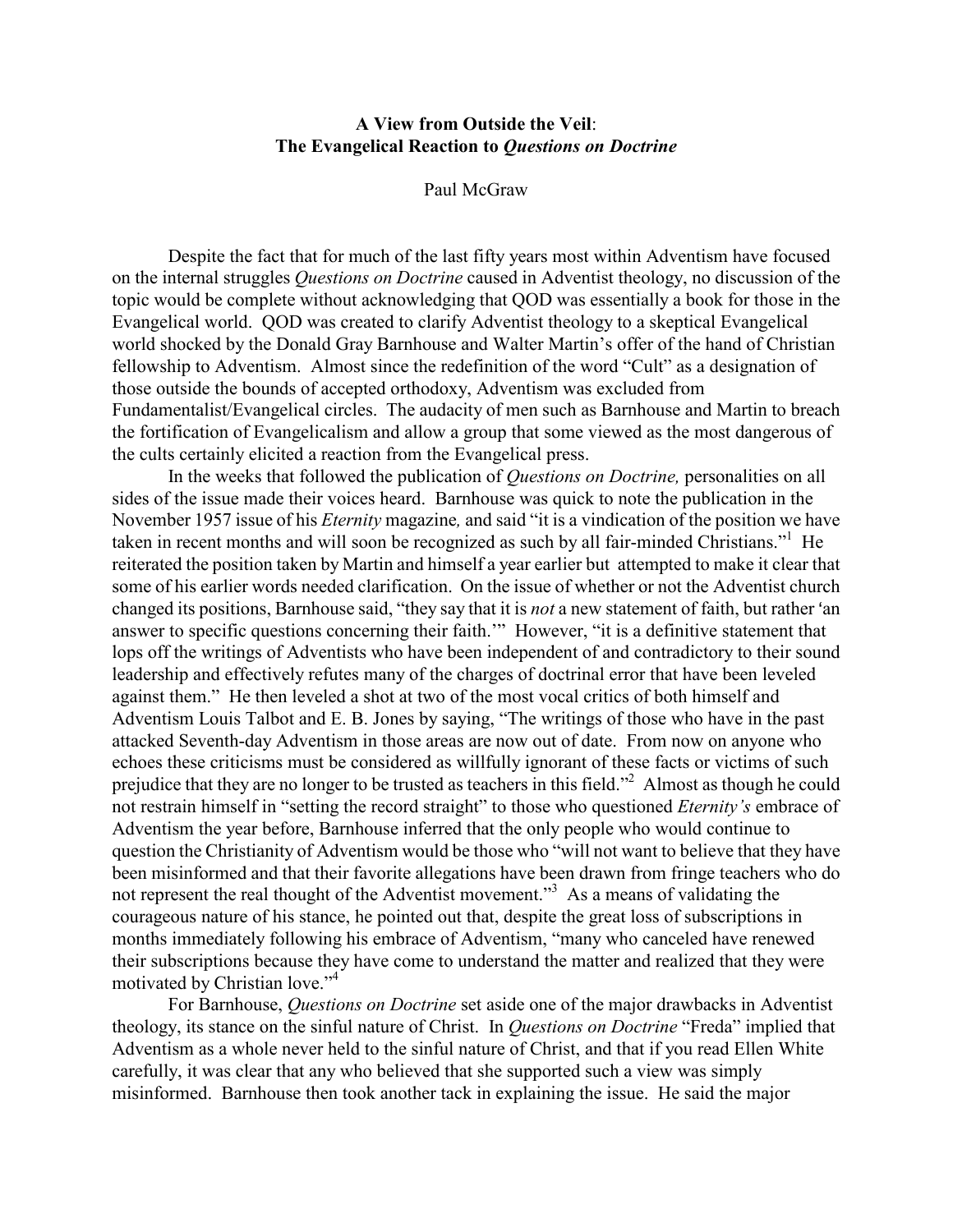problem in understanding Ellen White's view on this, and many other issues, stemmed from the fact that "Mrs. White was not a trained theologian." Because she lacked an understanding of historical theology, she might use a term that may have one theological usage to explain a totally different concept. He said of Ellen White, "in my opinion she lacked profundity, accuracy, and scholarship, but she owned, honored and taught Jesus Christ as the eternal sinless Son of God."<sup>5</sup> In conclusion, Barnhouse argued that if others would take the time he and Martin had to cross the boundaries of misunderstanding often created by a unique "dventist terminology, they would come to the same position. He quoted an Adventist leader who said, "the editors of Eternity have communicated more with us in two years than the whole Protestant church did in over one hundred years because they came to us in the spirit of Christian love." This Barnhouse believed justified all he had done. He accepted Adventism in Christian fellowship because, he argued, he had taken the time to understand Adventism and, for Barnhouse that was the essence of Christian Fellowship.<sup>6</sup>

Despite Barnhouse's defense, it did not take long for Talbot to weigh in on the subject. In the March 1958 issue of *The King's Business*, Michigan pastor M. E. DeHaan published a review of Questions on Doctrine. DeHaan argued it would be difficult for Evangelicals to embrace Adventism as Barnhouse suggested. The fact remained that for DeHaan it was not simply the unique doctrines of Adventism that he rejected. Even if those changed, he rejected the very basis of Adventism's existence. Still, in his review of Questions on Doctrine, he baited Barnhouse by saying, "I had been repeatedly assured by certain friends of the S.D.A.'s," almost certainly referring to Martin and Barnhouse's articles in *Eternity*, "that they [Seventh-day Adventists] had done some drastic revision of their stand, and greatly changed their views to conform with Evangelical Christianity."<sup>7</sup> It was easy to take from Barnhouse's articles that there would be drastic changes coming in Adventist theology,<sup>8</sup> but DeHaan could find none. In fact, he said "some of their statements are slightly modified and re-phrased, but essentially it was the same old error in a slightly altered garment. The book, therefore, abounds in double talk and flagrant contradictions."<sup>9</sup> For DeHaan, nothing short of Adventism's repudiation of anything he deemed to be non-evangelical would suffice. "There is no hint they ever had any intention to retract, modify, change or repudiate any of their previous doctrines, which had always been considered unscriptural, false and God-dishonoring by Evangelicals." He then touched on one of the major issues which served Adventists and Martin and Barnhouse very well, that of terminology. "It was the same error in new terminology."<sup>10</sup> DeHaan contended that Adventists were using "the tactics of the Trojan Horse." He continued, saying "if the S.D.A.'s wanted to be considered 'Evangelical' and not a Cult, they could have done it in a booklet of sixteen pages instead of a volume of 720 pages. . . . By eliminating the passages from Mrs. White's writings, and the many chapters of labored attempts to establish their erroneous doctrines, the book could be condensed into pamphlet size, and be clearer than the confusing maze of fantastic interpretations it now contains."<sup>11</sup> He concluded by saying, "Seventh-day Adventism has not changed. It is still the same bigoted movement of error and clever deception. Surely this latest attempt at 'face-lifting,' will deceive none who know the Word."<sup>12</sup>

E. B. Jones echoed DeHaan's words in a review of Questions on Doctrine in December 1957 in his publication Guardians of the Faith saying, "the artful compilers of the book (employing typical SDA double-talk) consistently submit, as being sound truth, a dozen or so of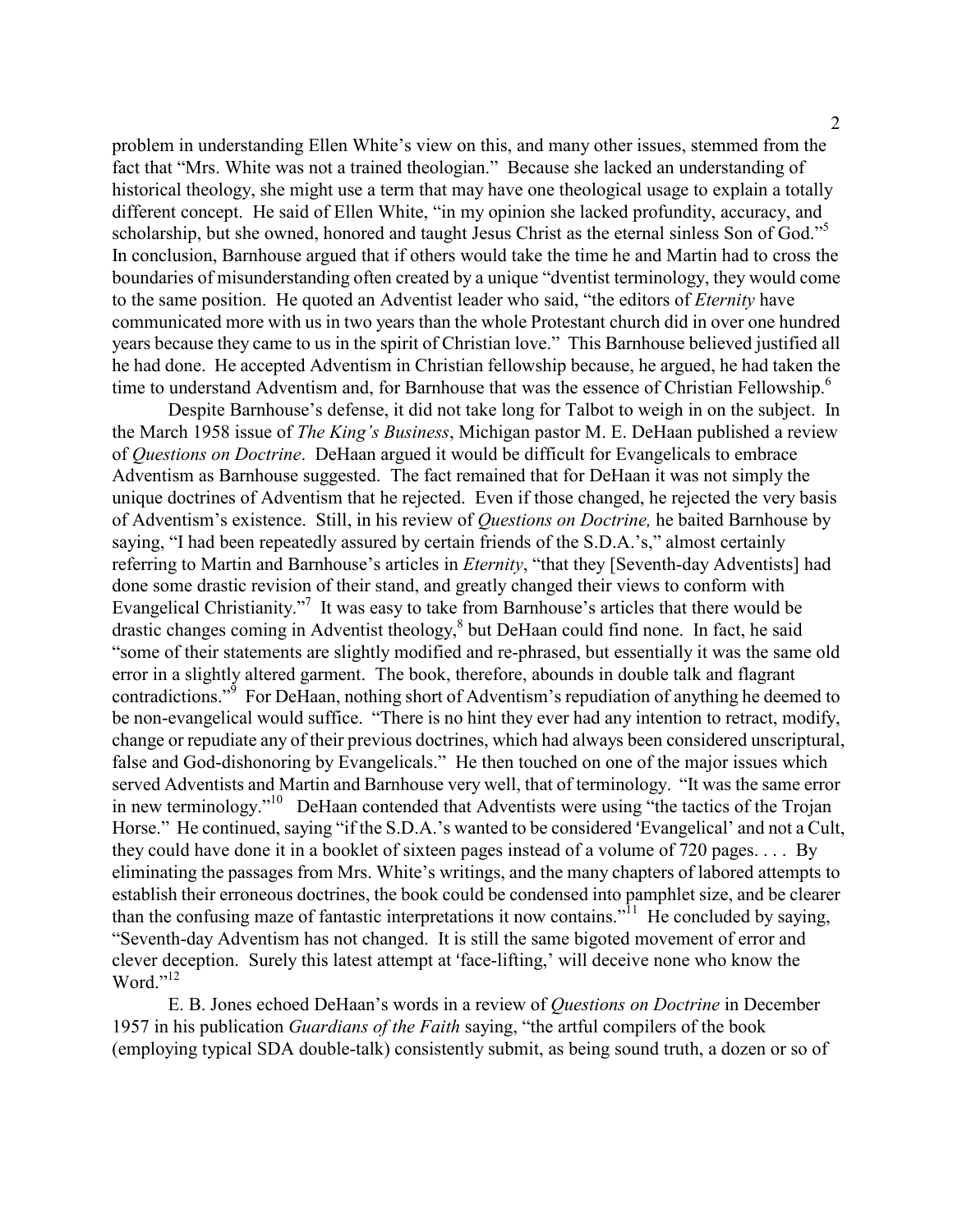Adventism's chief, long-taught, and still completely unaltered Scripture-perverting doctrines!"<sup>13</sup> For Jones, Questions on Doctrine was simply another opportunity to lay out his arguments against his former faith. "Seventh-day Adventism is just as Bible-conflicting and soul-poisoning today as ever it was in the past." In closing, Jones took a shot at Martin and Barnhouse by saying, "No well informed, true-to-the-faith believer is being 'taken in' by the wily, modern-day propagators of Seventh-day Adventist sophistries."<sup>14</sup>

DeHaan was not alone in his harsh critique of Martin and Barnhouse. Harold Lindsell, writing from Fuller Theological Seminary for the newly created evangelical periodical Christianity Today, gave an equally harsh assessment of Questions on Doctrine. In the first of a series of articles entitled "What of Seventh-day Adventism?," Lindsell refuted Adventism based on the very criteria laid out by Martin and Barnhouse. First, he questioned the legitimacy of Questions on Doctrine itself. Pointing out that it was published without attribution to author, he stated, "the authors cannot and do not speak with authority, since 'official' statements come only from the General Conference in quadrennial session."<sup>15</sup> This statement alone showed that Lindsell would be a formidable opponent of Martin and Barnhouse. He knew not only the aspects of Adventist theology with which he disagreed, but he understood its polity far better than any of the other detractors. Contrary to DeHaan's blasts at *Questions on Doctrine* and what he seemed to believe to be its deliberate attempt to deceive, Lindsell openly stated that the book should be taken at its word as "sincere and honest in the provision of answers to questions about their beliefs."<sup>16</sup> Less the polemic and more the scholar, Lindsell replied to a statement he received from an Adventist leader arguing that Adventists were far closer to conservative Christianity than modernists by saying, "the question now at hand is not whether modernists can be called Christian (that is worthy of discussion in itself) but whether Seventh-day Adventists can be labeled Evangelical or orthodox."<sup>17</sup> Lindsell systematically questioned the basis by which Martin and Barnhouse chose to open fellowship with Adventism. He began with Martin's argument that Adventism was orthodox on the essential elements of evangelical Christianity while being heterodox on certain "non-fundamental" points of doctrine. Lindsell did not refute this and even went so far as to state, "a man can be a genuine believer who believes in soul sleep, providing at the same time he accepts the truths essential to salvation."<sup>18</sup> What made a difference for Lindsell was not doctrines such as conditional immortality but the place and role of Ellen White. While Martin gave this issue to Adventism, as long as Adventists did not attempt to impose her authority on other Christians, Lindsell was less accommodating. An ardent advocate of inerrancy, Lindsell struggled with how Questions on Doctrine in particular and Adventism in general used Ellen White as an authority on scripture. "Seventh-day Adventism says that the test of Mrs. White's writing is the Word of God itself, but then they conclude that her writings harmonize with the Scriptures and thus they appear to possess a native inerrancy."<sup>19</sup>

The role of Ellen White was not Lindsell's sole reason for opposing acceptance of Adventism. Adventist eschatology and the role of the sanctuary also lacked scriptural foundation in Lindsell's mind. He charged, "destroy these and certain conclusions are self-evident. There would then be no adequate basis for the existence of Adventism.<sup>"20</sup> A final issue which worried Lindsell about Adventism was what he regarded as its "Galatianism." Referring to Paul's letter to the Galatians and the questions concerning legalism as a means of salvation, Lindsell argued that

3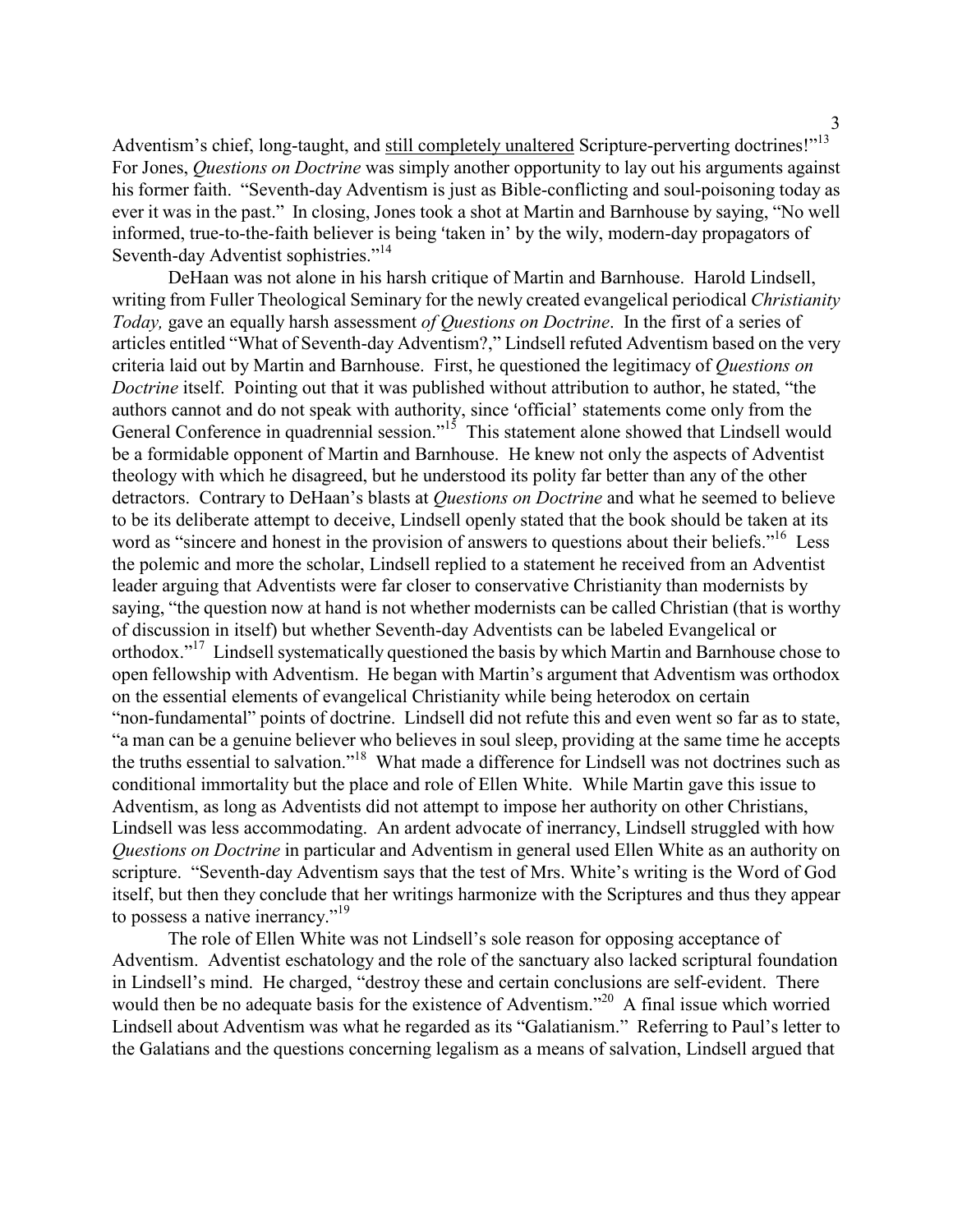Adventism was guilty of the "Galatian error" and was thus not evangelical. In conclusion, he gave one hint that possibly Adventism was on the road toward acceptability by saying if "the charge of legalism is more academic and formal than real, then perhaps Adventism will fall within the minimal orbit of Evangelicalism."<sup>21</sup>

Despite offering that concluding glimmer of acceptance, Lindsell was convinced that Adventism as a religious system was irreparable, whereas Martin and Barnhouse believed otherwise. Lindsell's second article asked a more specific question, could the individual Adventist be saved? He implied that it would be possible for an individual Adventist to be saved despite his belief system if he "truly accept Christ as the Son of God and Savior." He stepped away from the idea that simply because an individual is a member of a "cult" they cannot be saved. "One cannot assume that members of Adventism are unsaved simply because they are Adventists any more than one can assume that Baptists are saved simply because they are Baptists."<sup>22</sup>

Lindsell's critique showed a similarity to most of Adventism's critics in his struggle to transcend his own reformed theology when evaluating Arminian Adventism. While Martin and Barnhouse accepted that Arminianism was a legitimate belief system, Lindsell struggled with Adventism's unrepentant Arminianism. He states, "according to Adventist teaching, men can and do lose their salvation. The only way by which men can lose their salvation is by sin."<sup>23</sup> He then makes a bold leap from Arminianism to Adventism's stance on the Sabbath. As to whether or not the Sabbath is an issue in salvation, he said, "to this we reply, that if men now or later must keep the Sabbath to demonstrate their salvation or to prevent their being lost, then grace is no more grace. Rather, we are saved by grace and kept by works."<sup>24</sup> For Lindsell, it is this sin, that of Galatianism, more than any other that excluded Adventism from the ranks of evangelical Christians. In conclusion, he said, "Adventism, in my judgment, is not Evangelical and never will be until this serious error in its teaching is rectified."<sup>25</sup>

Lindsell exemplified the daunting challenge Adventism faced with evangelicals other than Martin and Barnhouse. The gulf between adherents of Arminianism and those with a Reformed theology remained a major barrier.

The immediate reaction to *Questions on Doctrine* by those outside of Adventism was not surprising considering whose voices rang out the loudest. Talbot, DeHaan, Jones and Lindsell were long-standing opponents of Adventism and their reaction was consistent with their earlier statement. The Sunday School Times, on March 22, 1958, headlined its review of Ouestions on Doctrine with the title "A New Book of Old Errors."<sup>26</sup>

While *Questions on Doctrine* laid out the Adventist position, others awaited a full-length argument from Martin and Barnhouse. Immediately upon the release of Questions on Doctrine, Barnhouse penned an article in *Eternity* entitled "Postscript on Seventh-day Adventism."<sup>27</sup> In this article Barnhouse argued that *Questions on Doctrine* was the "vindication of the position we have taken in recent months and will soon be recognized as such by all fair-minded Christians." He viewed the work of Martin and himself, as well as Questions on Doctrine, as setting a new mark from which to view Adventism.<sup>28</sup>

Barnhouse was not naive about those who opposed him, but he now was as hard on them as he had once been on Adventism. He argued that persistent allegations against Adventism might be hard for some of its opponents to give up. Though Barnhouse did not name him directly, he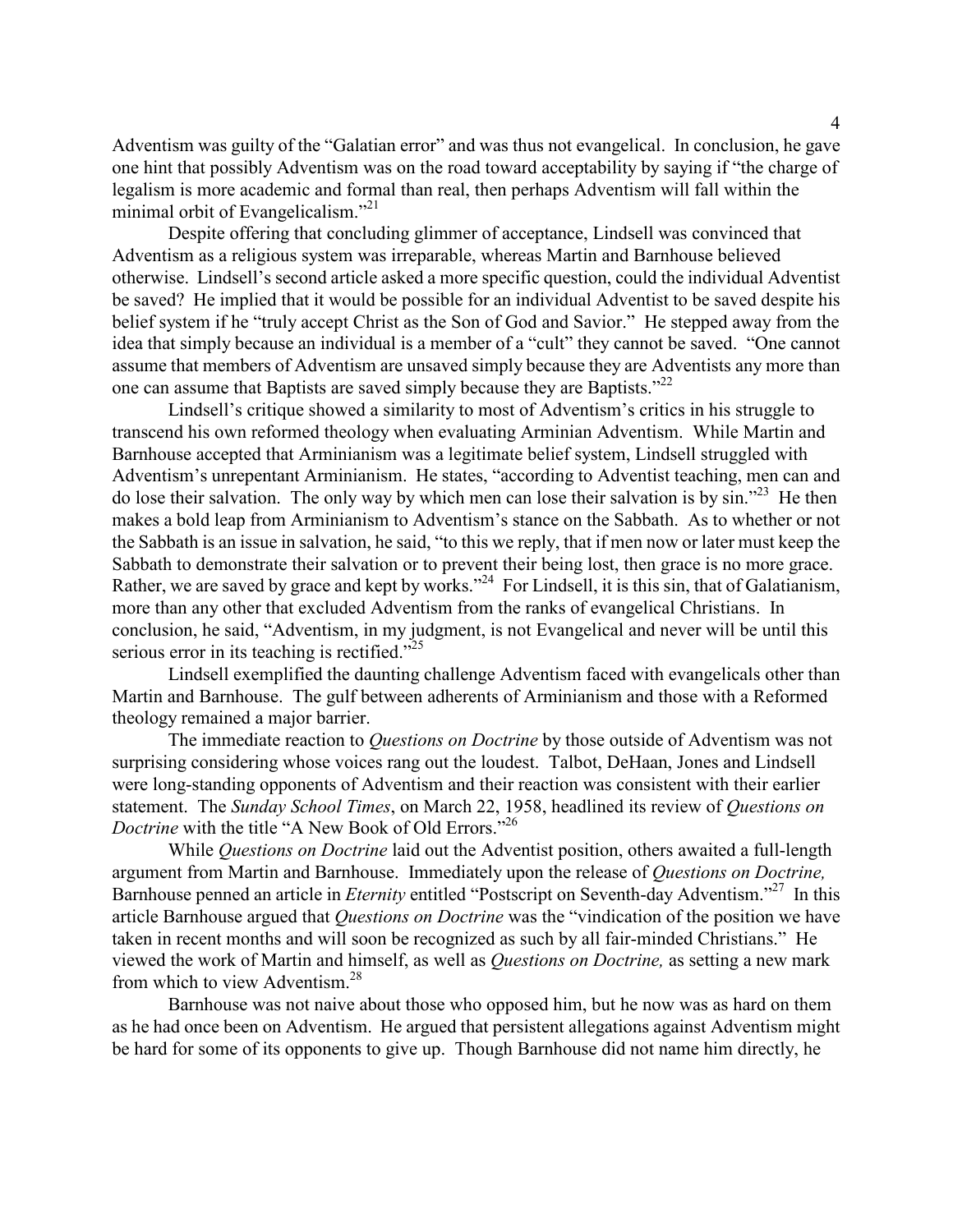aimed his strongest words at E. B. Jones. He contended that Jones' accusations against Adventism have been "disavowed again and again by the responsible leaders of the church."<sup>29</sup> He concluded his defense with an argument that Walter Martin would use for many years to come. He and Martin came to their conclusions because they took the time to research what Adventism currently believed, and not what they believed in the past. This attitude exemplified everything Barnhouse believed on the matter of Christian fellowship. He concluded "the crowning desire of my life is that we are His disciples because we love one another. $130$ 

While Questions on Doctrine was designed to be a safe foundation from which Martin could base his The Truth About Seventh-day Adventism, it also became a launching pad for several books critical of Adventism. The first of these came out in 1961,written by a Baptist minister from Grand Rapids, Michigan, Norman Douty. Douty originally wrote Another Look at Seventh-day Adventism<sup>31</sup> as a refutation to Questions on Doctrine, but before he was finished, Martin's The Truth About Seventh-day Adventism arrived, and he took aim at both. Despite the fact that Douty made a very open claim to objectivity, it takes little time to find the purpose of his book. Douty, who would later write the book *The Case of D. M. Canright*,<sup>32</sup> based most of his perceptions of Adventism on Canright. Douty's book very quickly takes on the character of a pastor, which Douty was, defending his ecclesiastical turf from the encroachment of another denomination, Adventism. The logic by which he makes his arguments is not that of the scholar but that of a homilitician, a pastor. Most of his arguments do not take into account that Adventism's foundation was Arminian rather than his own Reformed theology.

Douty openly criticized Martin's The Truth About Seventh-day Adventism and made it clear that he disagreed with Martin's assessment that critics of Adventism who refused to extend the hand of fellowship had not done their research. Douty used the example of Martin's review of Herbert S. Bird's *The Theology of Seventh-day Adventism*.<sup>33</sup> In it, Martin argued that it was not "abreast of the latest developments in Adventism." Douty's rejoinder was, "so whereas Martin esteems Bird's book to be antiquated, his own, in that it clears Adventism of heresy, must be deemed premature."<sup>34</sup>

Most of Douty's book looked at what Martin called the "special truths" of Adventism which he deemed to be outside the question of fellowship. To Douty, that was simply an excuse for condoning "heresy." It was simple, "Adventism is characterized by heresy. . . . Adventism denies a body of doctrine which the church as a whole has always declared, and declares another body of doctrine which the church as a whole denied,"<sup>35</sup> and thus there is no room for Adventism within the fellowship of orthodox Christianity. To Douty, Adventism's Millerite past was inescapable. "Adventism is characterized by delusion. It was born of it, reared in it and has been nourished by it."<sup>36</sup> Douty concluded his book with something that leaves no doubt what he believed to be the real place of Adventism. "As long as Adventism remains Adventism it must be repudiated. When it abandons its destructive doctrines it will no longer be Adventism."<sup>37</sup>

During the early 1960s, particularly following the publication of The Truth About Seventh-day Adventism, Martin consistently criticized any books which questioned his assessment of Adventism. In a review of Herbert Bird's The Theology of Seventh-day Adventism, Martin said that Bird's problem was that he drew "on such writers as Canright, Talbot and Van Baalen, apparently oblivious to the prejudices and inaccuracies all too apparent in their writings." Martin's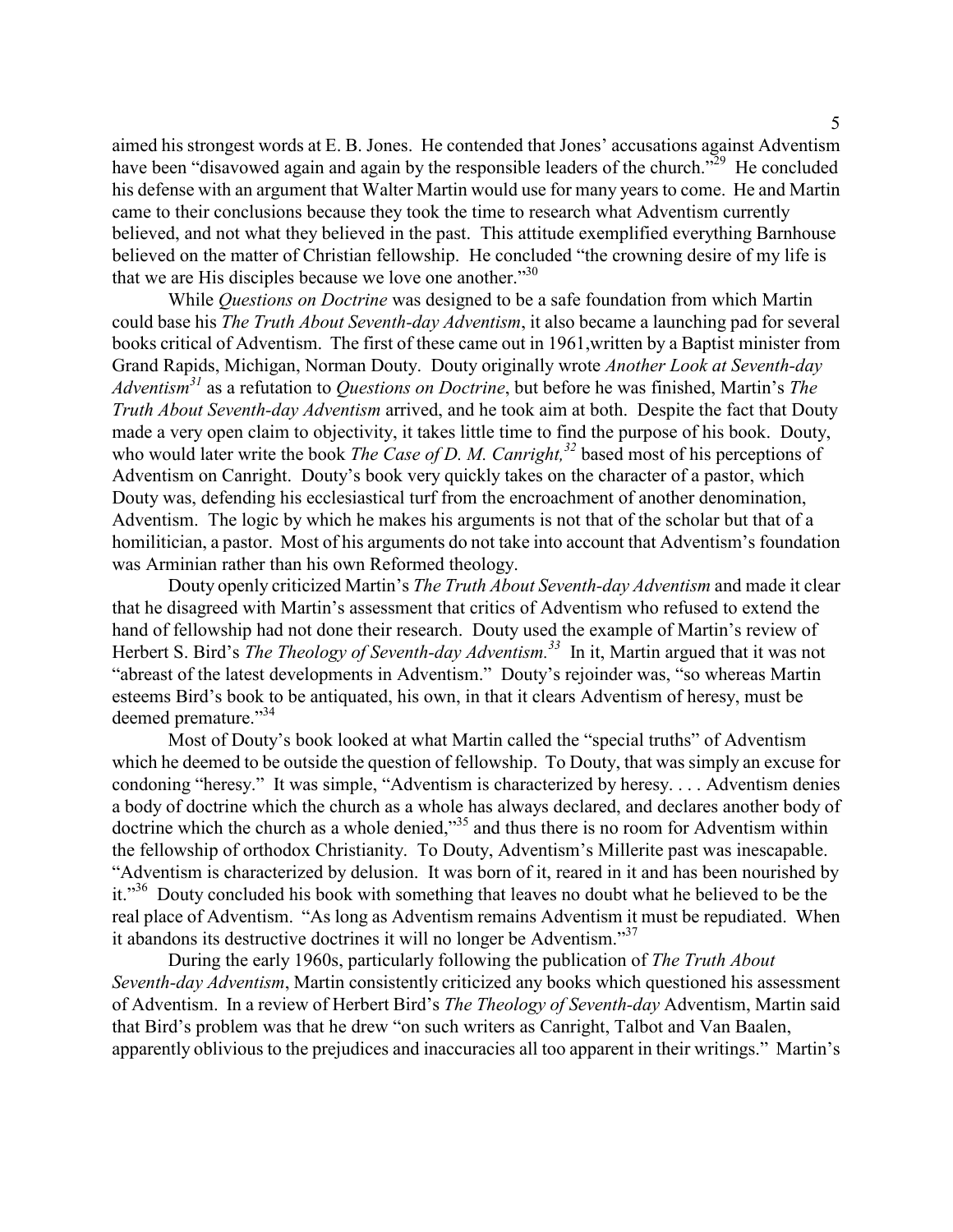frustration with Bird's analysis, and that of most other new looks on Adventism in the post-Questions on Doctrine world which "omit analysis of Dr. Donald Gray Barnhouse's writings on the SDA question and ignores completely any and all research work that tends to disprove his main thesis."<sup>38</sup> Still, Martin embraced the aspects of Bird's book that agreed with his analysis, but he made it clear that he alone remained the honest analyst of Adventism. He concluded his review by saying, "the value of this book is that it soundly criticizes certain areas of SDA teachings and practices for an orthodox position, but it cannot be said to be either thorough in its research or dependable in its charge that SDA is a revival of Galatianism.<sup>39</sup>

In a review of Doubty's Another Look at Seventh-day Adventism in Christianity Today, Lindsell launched an unvarnished jab at Barnhouse and Martin. He drew attention to Douty's charge that Martin and Barnhouse were "taken in by the statements given them by the Adventists." He then defended Douty's book while taking a jab at *Questions on Doctrine*. "His [Douty's] attitude toward Questions on Doctrine is that the book fails to represent the historical view of this group in its early days."<sup>40</sup> Lindsell was not persuaded that *Questions on Doctrine* accurately described the whole of Adventism in 1957.

Lindsell's reaction exemplified the rash of articles and books which followed the release of Questions on Doctrine and it appeared that the issue was settled for many within the Evangelical community. Despite the fact that Martin and Barnhouse took another look at Adventism, for the majority of Evangelicals an additional look simply revealed more of the same, a group whose core views still differed from their own and, thus, remained outside of Evangelicalism.

2. Ibid.

-

3. Ibid., 23, 47.

4. Ibid., 47.

5. Ibid.

6. Ibid.

7. M. R. DeHaan, "Questions on Doctrine," The King's Business 49 (March 1958): 19.

8. Donald Grey Barnhouse, "Are Seventh-Day Adventists Christians?: A New Look at Seventh-Day Adventism," Eternity 7 (September 1956): 7.

10. Ibid.: 2.

11. Ibid.

<sup>1.</sup> Donald Grey Barnhouse, "Postscript on Seventh-Day Adventism," Eternity 8 (September 1957): 23.

<sup>9.</sup> DeHaan, "Questions on Doctrine," 19.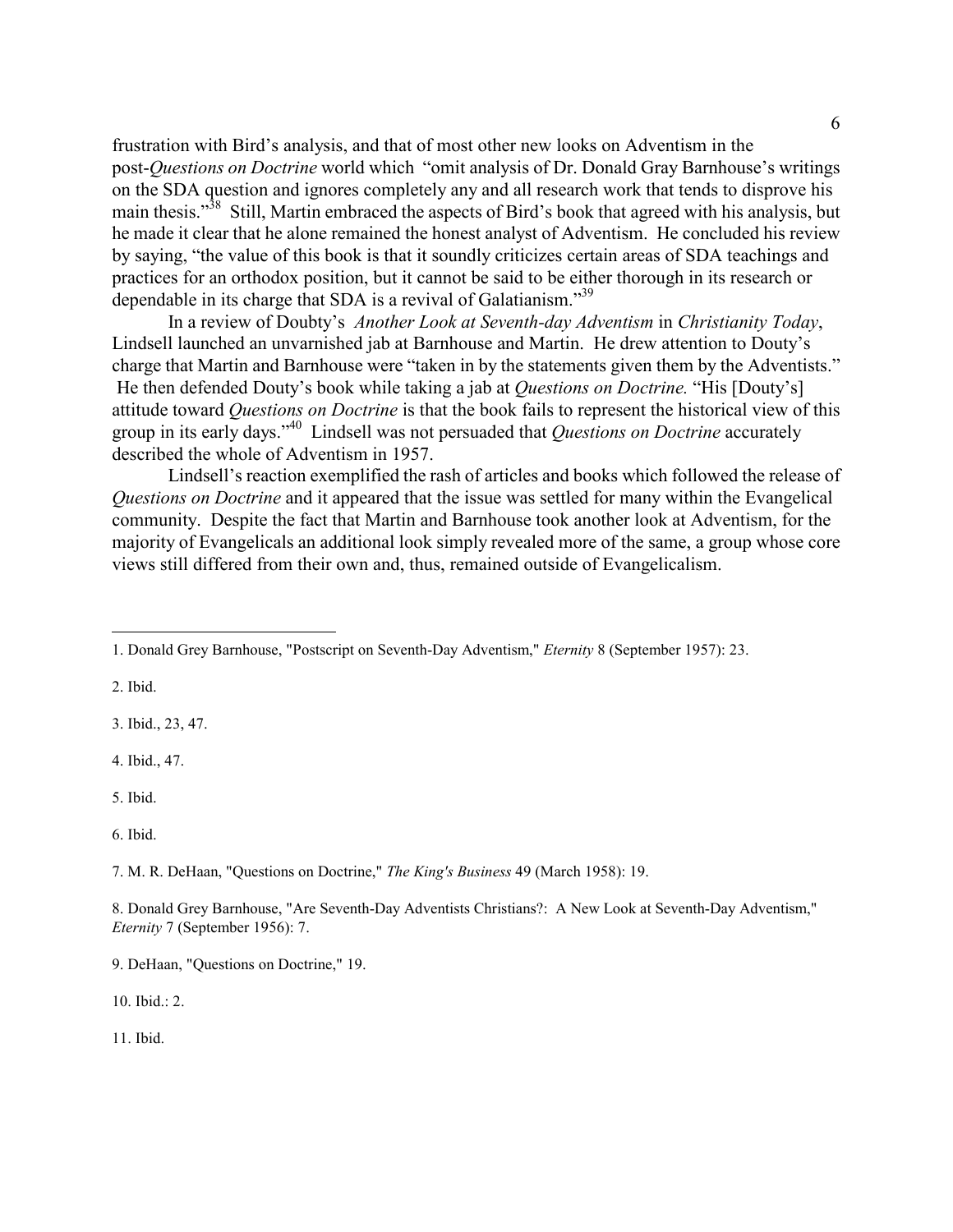12. Ibid.

-

13. E. B. Jones, "Dear Friends in Christ -- Special," Guardians of the Faith (December 10, 1957).

14. Ibid.

- 15. Harold Lindsell, "What of Seventh-Day Adventism -- Part 1," Christianity Today 2 (March 31, 1957): 6.
- 16. Ibid., 7.
- 17. Ibid.
- 18. Ibid.
- 19. Ibid., 8.
- 20. Ibid.
- 21. Ibid.
- 22. Harold Lindsell, "What of Seventh-Day Adventism -- Part 2," Christianity Today 2 (April 14, 1958): 13.
- 23. Ibid.,14.
- 24. Ibid., 15.
- 25. Ibid.
- 26. n.a., "A New Book of Old Errors," The Sunday School Times (March 22, 1958): 228-29.
- 27. Barnhouse, "Postscript on Seventh-Day Adventism."
- 28. Barnhouse, "Postscript on Seventh-Day Adventism," 22.
- 29. Ibid., 47.
- 30. Ibid., 48.

31. Norman Franklin Douty, Another Look at Seventh-Day Adventism, with Special Reference, Questions on Doctrine (Grand Rapids: Baker Book House, 1962).

32. Norman Franklin Douty, The Case of D. M. Canright; Seventh-Day Adventist Charges Examined (Grand Rapids,: Baker Book House, 1964).

33. Herbert S. Bird, Theology of Seventh-Day Adventism (Grand Rapids,: Eerdmans, 1961).

34. Douty, Another Look at Seventh-Day Adventism, with Special Reference, Questions on Doctrine, 24, 25.

35. Ibid., 184.